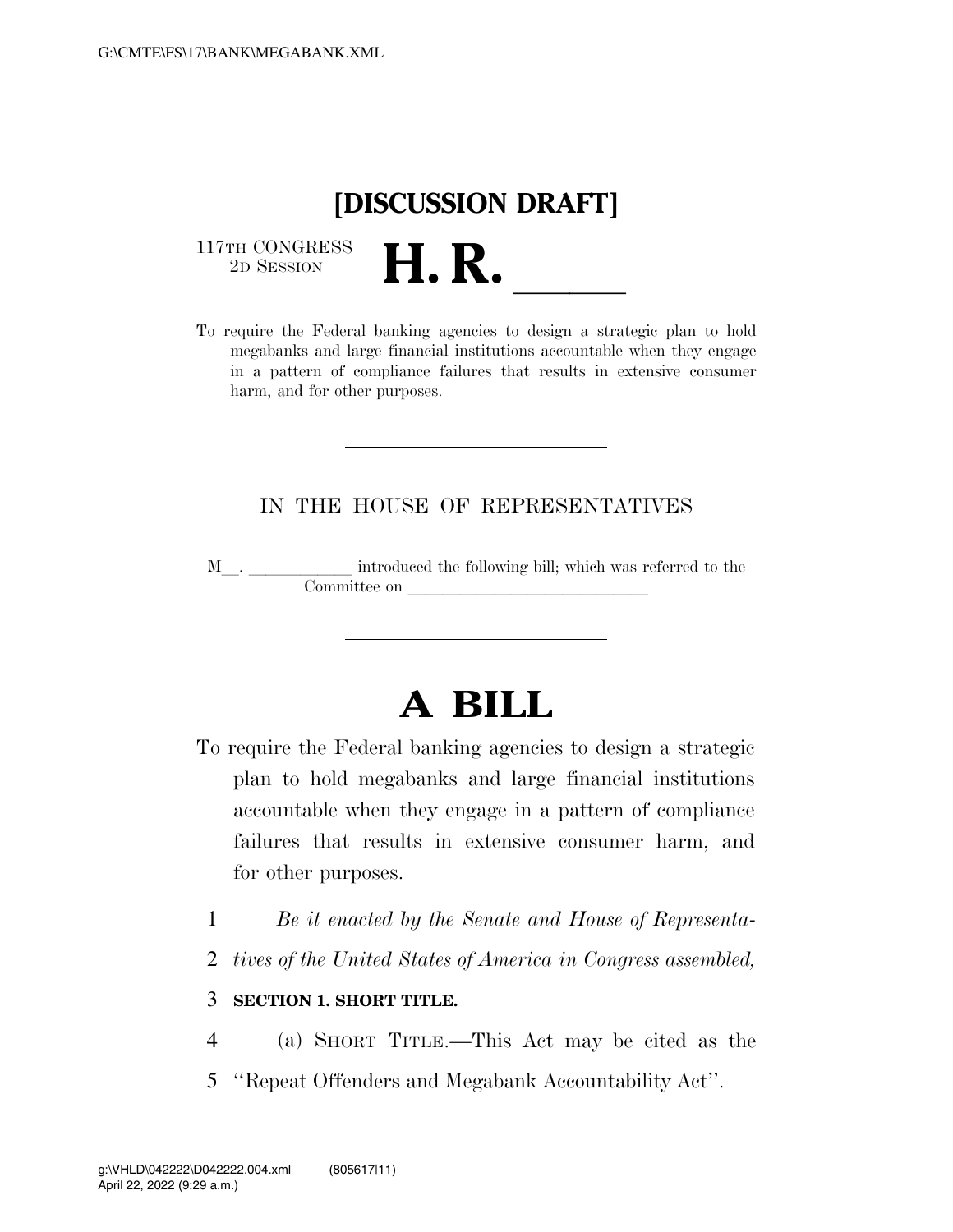#### 1 (b) TABLE OF CONTENTS.—The table of contents for

#### 2 this Act is as follows:

Sec. 1. Short title.

Sec. 2. Megabank defined.

#### TITLE I—STRATEGIC PLAN TO HOLD REPEAT OFFENDERS ACCOUNTABLE

Sec. 101. Strategic plan.

#### TITLE II—CONSUMER ABUSE REMEDIATION ENHANCEMENT

Sec. 201. Disclosure and remediation of extensive consumer abuse.

TITLE III—DISCLOSE MEGABANK RATINGS ACT

Sec. 301. Public disclosure of supervisory ratings.

#### TITLE IV—MEGABANK BOARD STANDARDS ACT

Sec. 401. Definitions.

Sec. 402. Qualifications for directors.

Sec. 403. Limitations on outside commitments of directors.

#### 3 **SEC. 2. MEGABANK DEFINED.**

 (a) IN GENERAL.—In this Act, the term ''megabank'' 5 means— (1) a bank holding company that has been iden- tified by the Board of Governors of the Federal Re- serve System as a global systemically important bank holding company pursuant to section 217.402 of title 12, Code of Federal Regulations; and (2) a global systemically important foreign banking organization, as defined under section 252.2

13 of title 12, Code of Federal Regulations.

14 (b) TREATMENT OF EXISTING GSIBS.—A company 15 or organization described under clause (i) or (ii) of sub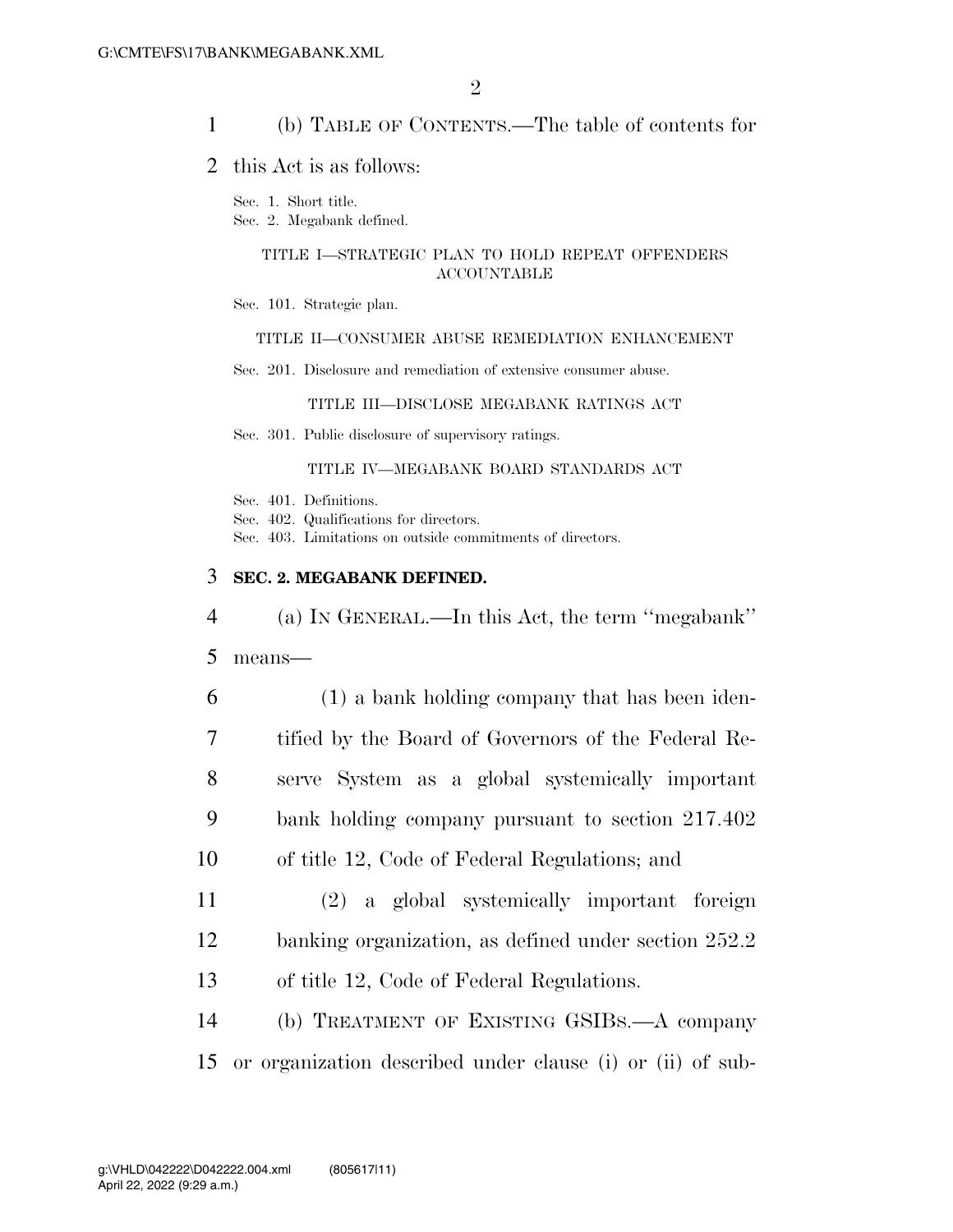paragraph (A) on the date of the enactment of this Act shall be deemed a megabank.

## **TITLE I—STRATEGIC PLAN TO HOLD REPEAT OFFENDERS ACCOUNTABLE**

#### **SEC. 101. STRATEGIC PLAN.**

 (a) IN GENERAL.—The Federal banking agencies, in consultation with the Secretary of the Treasury, shall de- sign a strategic plan describing how the agencies will uti- lize the full extent of the agencies' authorities to hold a large financial institution (including a megabank) and the directors and officers of such institution accountable when such institution engages in a pattern of compliance fail- ures, including when such failures result in extensive con-sumer harm.

 (b) AUTHORITIES DESCRIBED.—The authorities of the Federal banking agencies described in subsection (a) include the authority to—

- (1) restrict the growth of a large financial insti-tution;
- (2) restrict certain lines of business of a large financial institution;
- (3) require the disposition of assets of a large financial institution;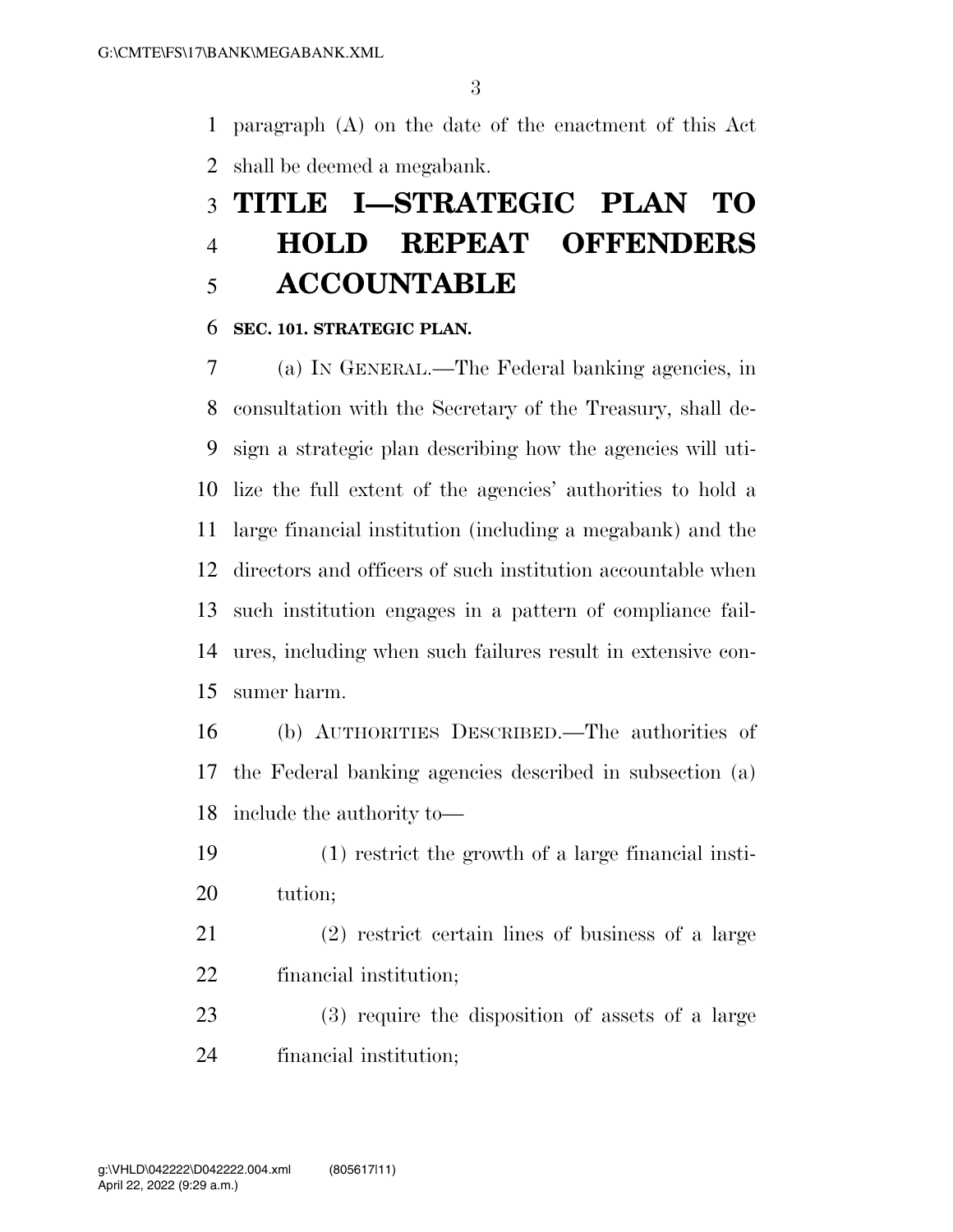(4) remove certain directors or officers of a large financial institution; or

 (5) permanently ban certain directors or offi- cers of a large financial institution from working in the financial services industry.

 (c) PENALTIES.—The plan described in subsection (a) shall include an outline of penalties for multiple com- pliance failures by a large financial institution that in- crease in severity based on the number and type of failure. (d) PUBLIC FEEDBACK.—The Federal banking agen- cies shall make a draft of the strategic plan described in subsection (a) publicly available and invite public feedback on the plan.

 (e) REPORT.—Not later than 1 year after the date of enactment of this Act, the Federal banking agencies shall—

- (1) issue a report to the Committee on Finan- cial Services of the House of Representatives and the Committee on Banking, Housing, and Urban Af- fairs of the Senate containing the strategic plan de-signed under subsection (a); and
- (2) make such report publicly available on a website of each Federal banking agency.

 (f) PERIODIC UPDATES.—The Federal banking agen-cies, in consultation with the Secretary of the Treasury,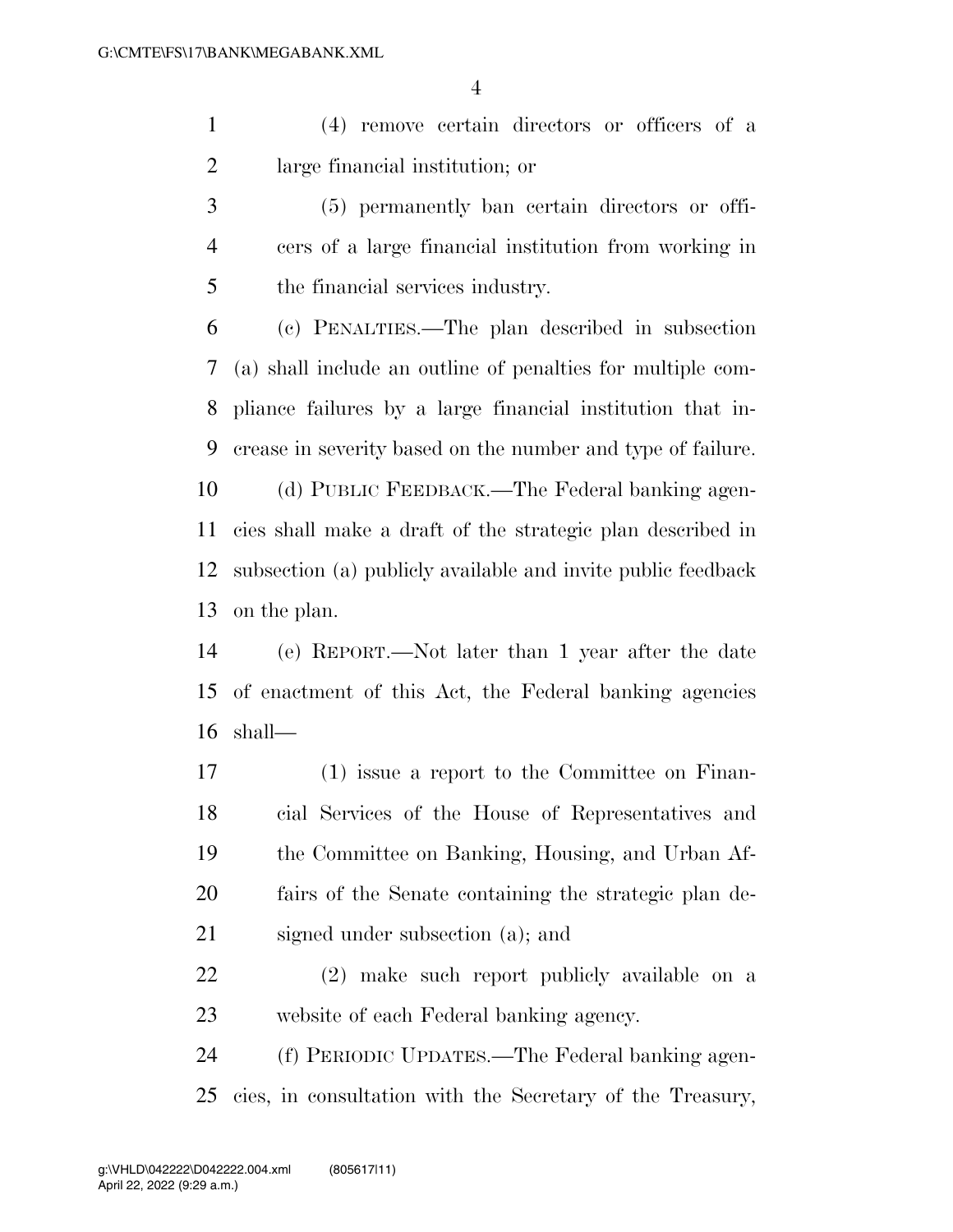may periodically update the strategic plan required under subsection (a) if the agencies comply with the requirement of subsection (d) with respect to any update.

- (g) DEFINITIONS.—In this section:
- (1) FEDERAL BANKING AGENCIES.—The term ''Federal banking agencies'' means the Board of Governors of the Federal Reserve System, the Bu- reau of Consumer Financial Protection, the Federal Deposit Insurance Corporation, the Office of the Comptroller of the Currency, and the National Cred-it Union Administration.
- (2) LARGE FINANCIAL INSTITUTION.—The term ''large financial institution'' means a large entity regulated by a Federal banking agency, as deter-mined jointly by the Federal banking agencies.

## **TITLE II—CONSUMER ABUSE**

### **REMEDIATION ENHANCEMENT**

 **SEC. 201. DISCLOSURE AND REMEDIATION OF EXTENSIVE CONSUMER ABUSE.** 

 (a) IN GENERAL.—Any megabank or affiliated bank- ing organization that has engaged or is engaging in exten- sive consumer abuse described under subsection (b) shall—

 (1) not later than the end of the 72-hour period beginning on the hour on which the megabank or af-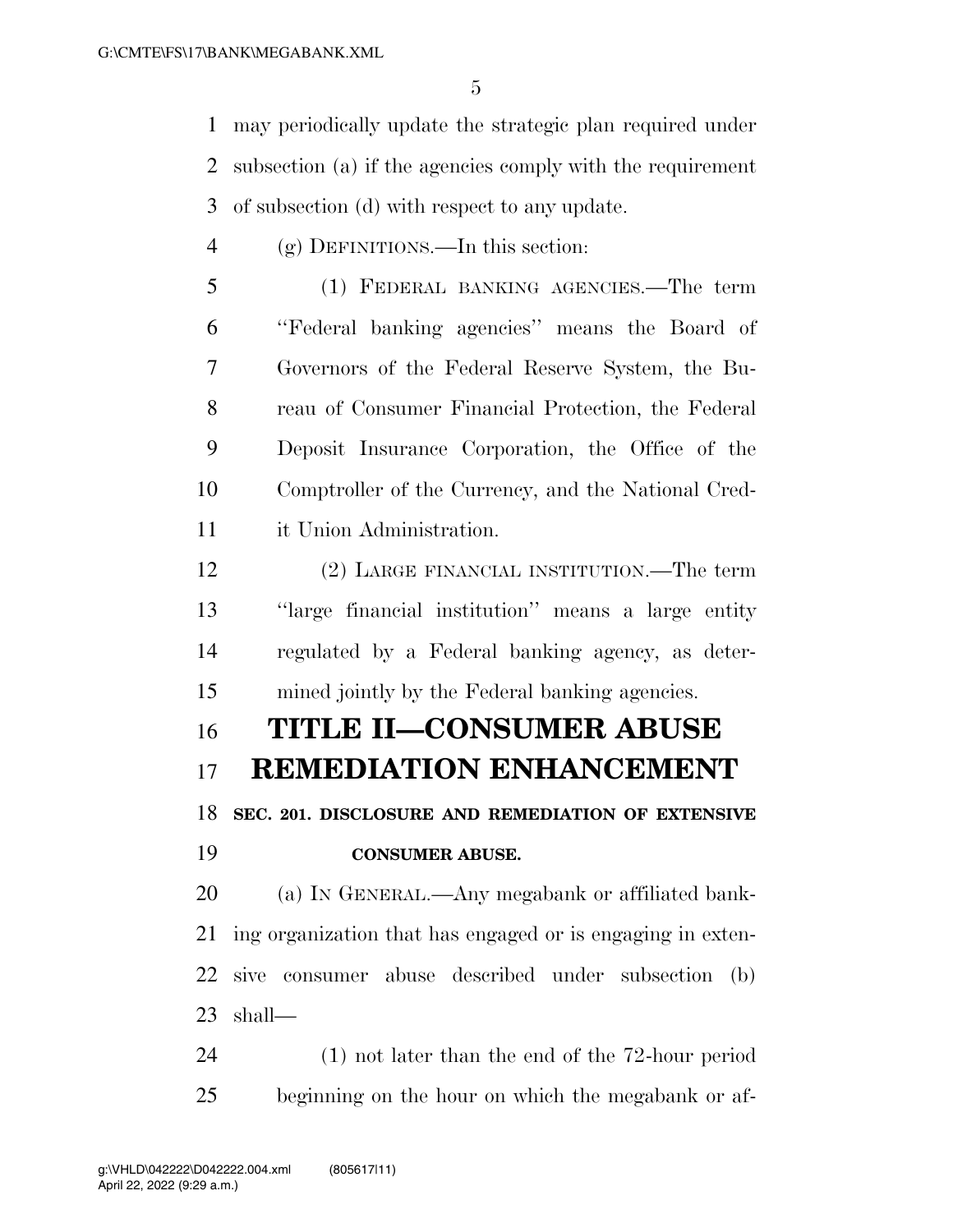filiated banking organization determines the exist- ence of extensive consumer abuse, notify the appro- priate Federal banking agency, the Consumer Bu- reau, the Congress, and the public of such extensive consumer abuse, including on the website of the megabank or affiliated banking organization; (2) not later than the end of the 15-day period beginning on the date on which the megabank or af- filiated banking organization determines the exist- ence of extensive consumer abuse, submit a remedi- ation plan to the Consumer Bureau under which the megabank or affiliated banking organization will— (A) pay each customer of the megabank or affiliated banking organization affected by the extensive consumer abuse an amount equal to 16 the damages suffered by such customer because of the extensive consumer abuse; and (B) correct any incorrect information fur- nished to a consumer reporting agency in con- nection with such extensive consumer abuse; and (3) not later than the end of the 30-day period beginning on the date the Consumer Bureau ap- proves the remediation plan submitted pursuant to paragraph (2), complete such remediation plan in a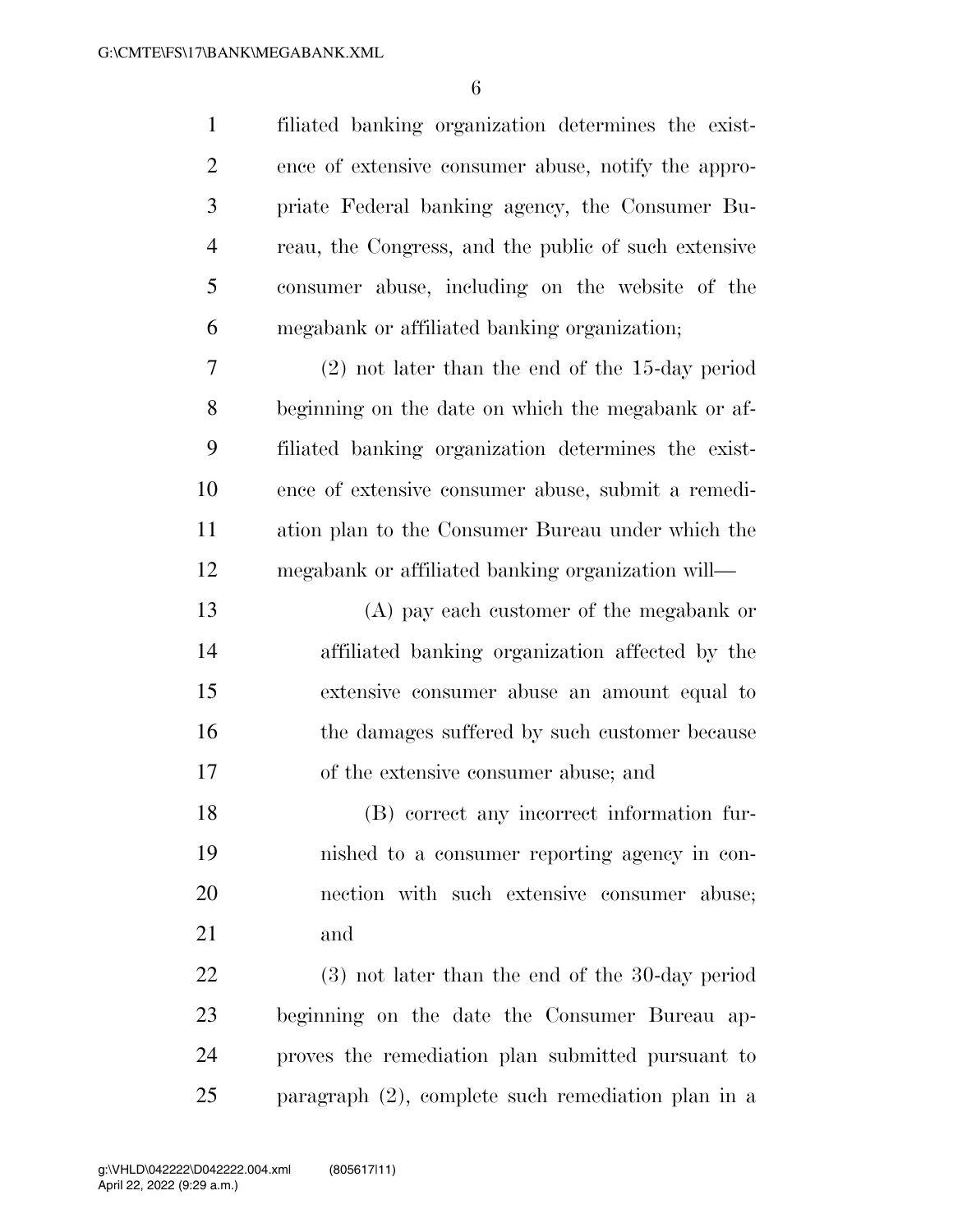satisfactory manner that is certified by the Con-sumer Bureau.

 (b) EXTENSIVE CONSUMER ABUSE.—For purposes of a megabank or affiliated banking organization, extensive consumer abuse described under this subsection is any in- dividual violation or series of violations of Federal law by the megabank or affiliated banking organization that—

 (1) in the aggregate, affects more than 50,000 customers or customer accounts of the megabank or affiliated banking organization;

 (2) in the aggregate, results in the loss to cus- tomers of the megabank or affiliated banking organi-zation of more than \$10,000,000; or

 (3) the Consumer Bureau determines to be ex- tensive consumer abuse, including if such abuse re- sults in significant reputational risk or raises other supervisory concerns.

 (c) PENALTIES.—Any megabank or affiliated bank- ing organization that violates subsection (a) or fails to re- ceive a certification from the Consumer Bureau for a com- pleted remediation plan submitted under such subsection shall be fined in an amount equal to—

 (1) 3 times the aggregate amount of fines appli- cable to such megabank or organization for the ex-tensive consumer abuse; or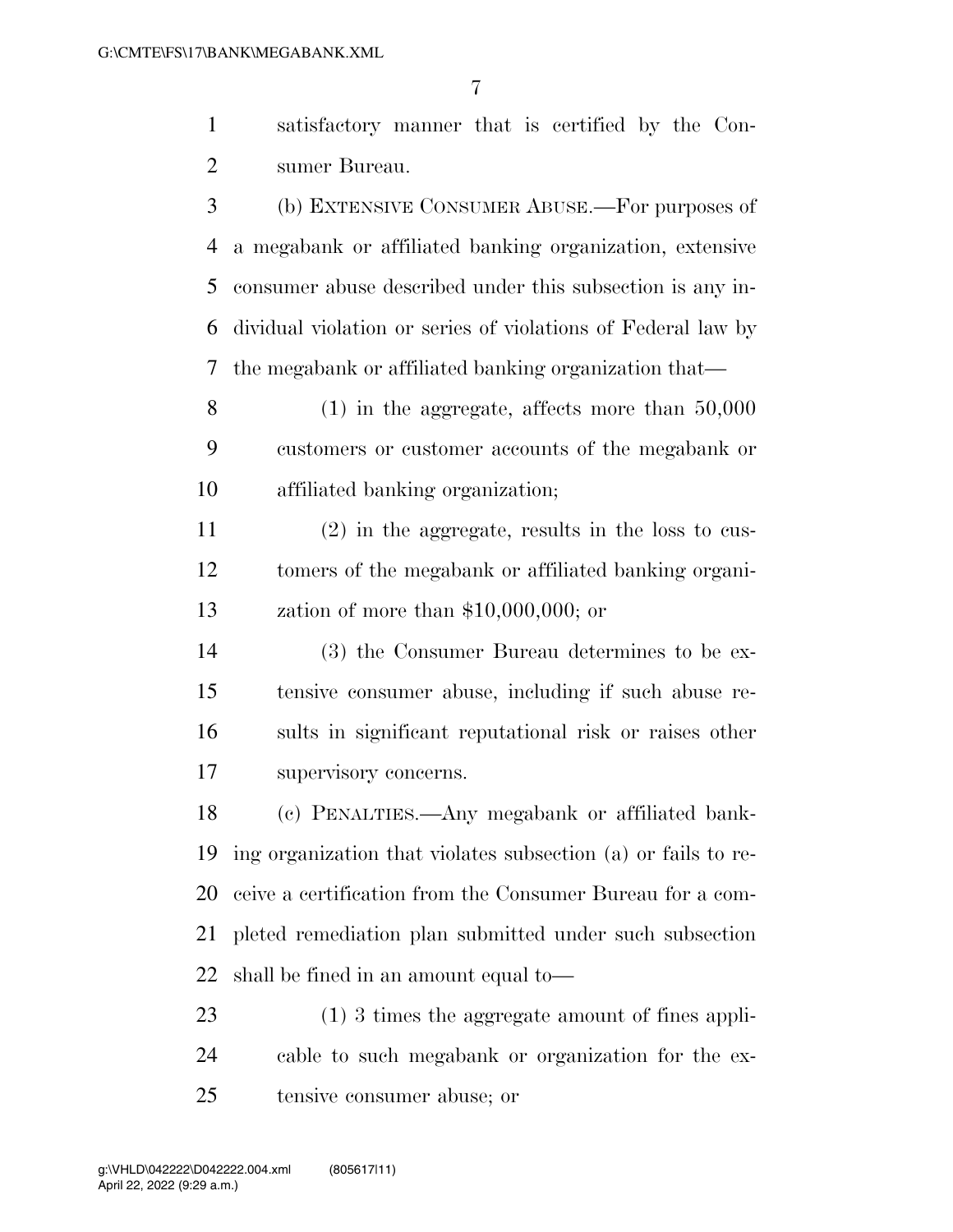| $\mathbf{1}$   | $(2)$ in the case of an extensive consumer abuse        |
|----------------|---------------------------------------------------------|
| $\overline{2}$ | identified by the Consumer Bureau or a Federal          |
| 3              | banking agency before the applicable megabank or        |
| $\overline{4}$ | affiliated banking organization, 6 times the aggre-     |
| 5              | gate amount of fines applicable to such megabank or     |
| 6              | organization for the extensive consumer abuse.          |
| 7              | (d) RULEMAKING.—The Consumer Bureau and the             |
| 8              | Federal banking agencies shall issue such rules as may  |
| 9              | be necessary to carry out this section.                 |
| 10             | (e) DEFINITIONS.—For purposes of this section:          |
| 11             | (1) AFFILIATED BANKING ORGANIZATION.                    |
| 12             | The term "affiliated banking organization" means        |
| 13             | any depository institution subsidiary or affiliate of a |
| 14             | megabank that has an appropriate Federal banking        |
| 15             | agency.                                                 |
| 16             | (2) APPROPRIATE FEDERAL BANKING AGEN-                   |
| 17             | CY.—The term "appropriate Federal banking agen-         |
| 18             | cy'                                                     |
| 19             | $(A)$ has the meaning given that term under             |
| 20             | section 3 of the Federal Deposit Insurance Act          |
| 21             | $(12 \text{ U.S.C. } 1813)$ ; and                       |
| 22             | (B) includes the Consumer Bureau, with                  |
| 23             | respect to an insured depository institution de-        |
| 24             | scribed under section $1025(a)$ of the Consumer         |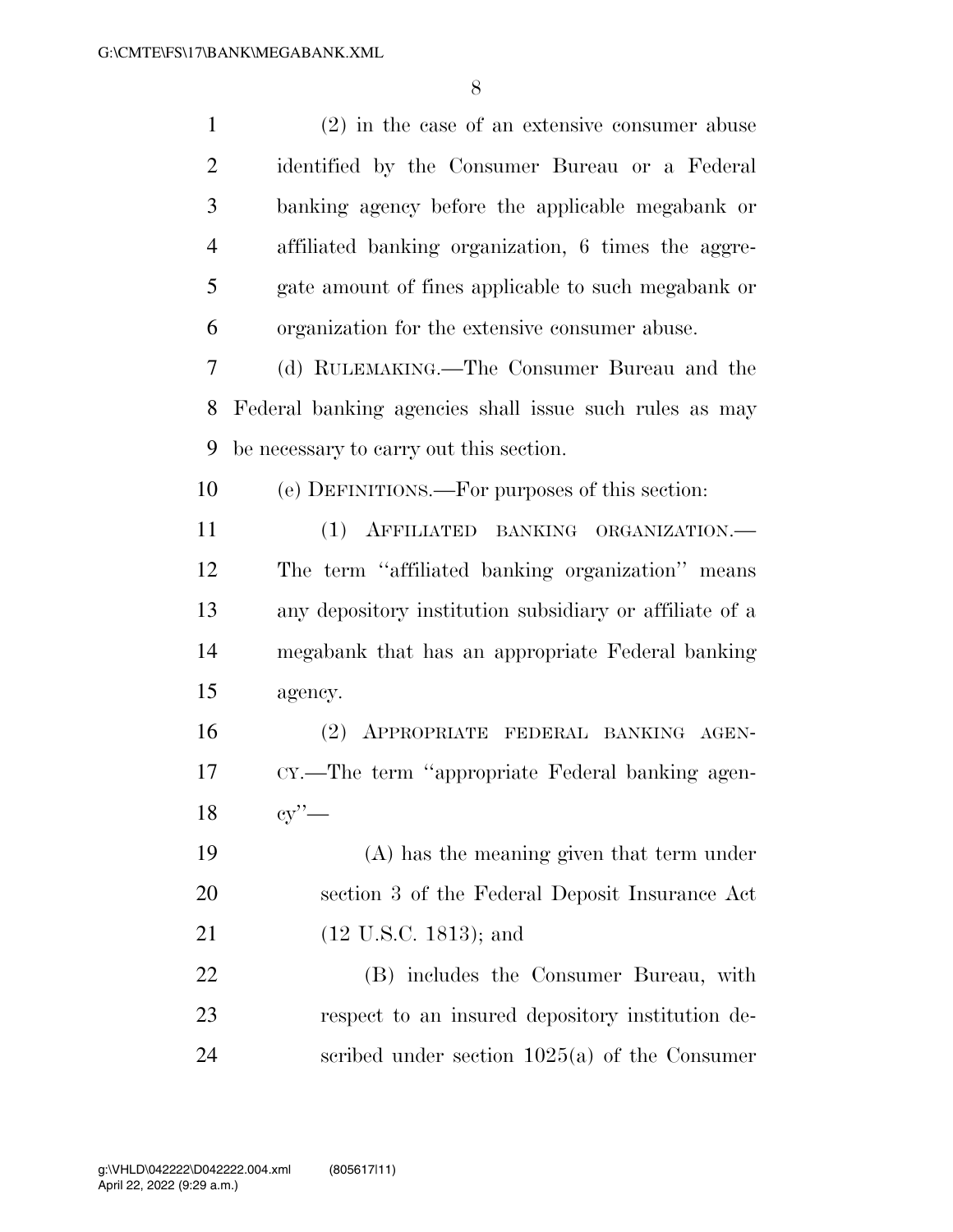| $\mathbf{1}$   | Financial Protection Act of 2010 (12 U.S.C.               |
|----------------|-----------------------------------------------------------|
| $\overline{2}$ | $5515(a)$ .                                               |
| 3              | (3) CONSUMER BUREAU.—The term "Consumer"                  |
| $\overline{4}$ | Bureau" means the Bureau of Consumer Financial            |
| 5              | Protection.                                               |
| 6              | (4) CONSUMER REPORTING AGENCY.—The term                   |
| 7              | "consumer reporting agency" has the meaning given         |
| 8              | that term under section 603 of the Fair Credit Re-        |
| 9              | porting Act (15 U.S.C. 1681a).                            |
| 10             | (5) CUSTOMER.—With respect to megabank or                 |
| 11             | affiliated banking organization, the term "customer"      |
| 12             | includes an individual who, but for extensive con-        |
| 13             | sumer abuse, would be a customer of the megabank          |
| 14             | or affiliated banking organization.                       |
| 15             | (6) OTHER BANKING DEFINITIONS.—The terms                  |
| 16             | "affiliate", "depository institution", "Federal bank-     |
| 17             | ing agency", and "subsidiary" have the meaning            |
| 18             | given those terms, respectively, under section 3 of       |
| 19             | the Federal Deposit Insurance Act (12 U.S.C.              |
| 20             | 1813).                                                    |
| 21             | <b>TITLE III-DISCLOSE MEGABANK</b>                        |
| 22             | <b>RATINGS ACT</b>                                        |
| 23             | SEC. 301. PUBLIC DISCLOSURE OF SUPERVISORY RATINGS.       |
| 24             | (a) CONSUMER COMPLIANCE RATINGS.—With re-                 |
| 25             | spect to a depository institution that is a subsidiary or |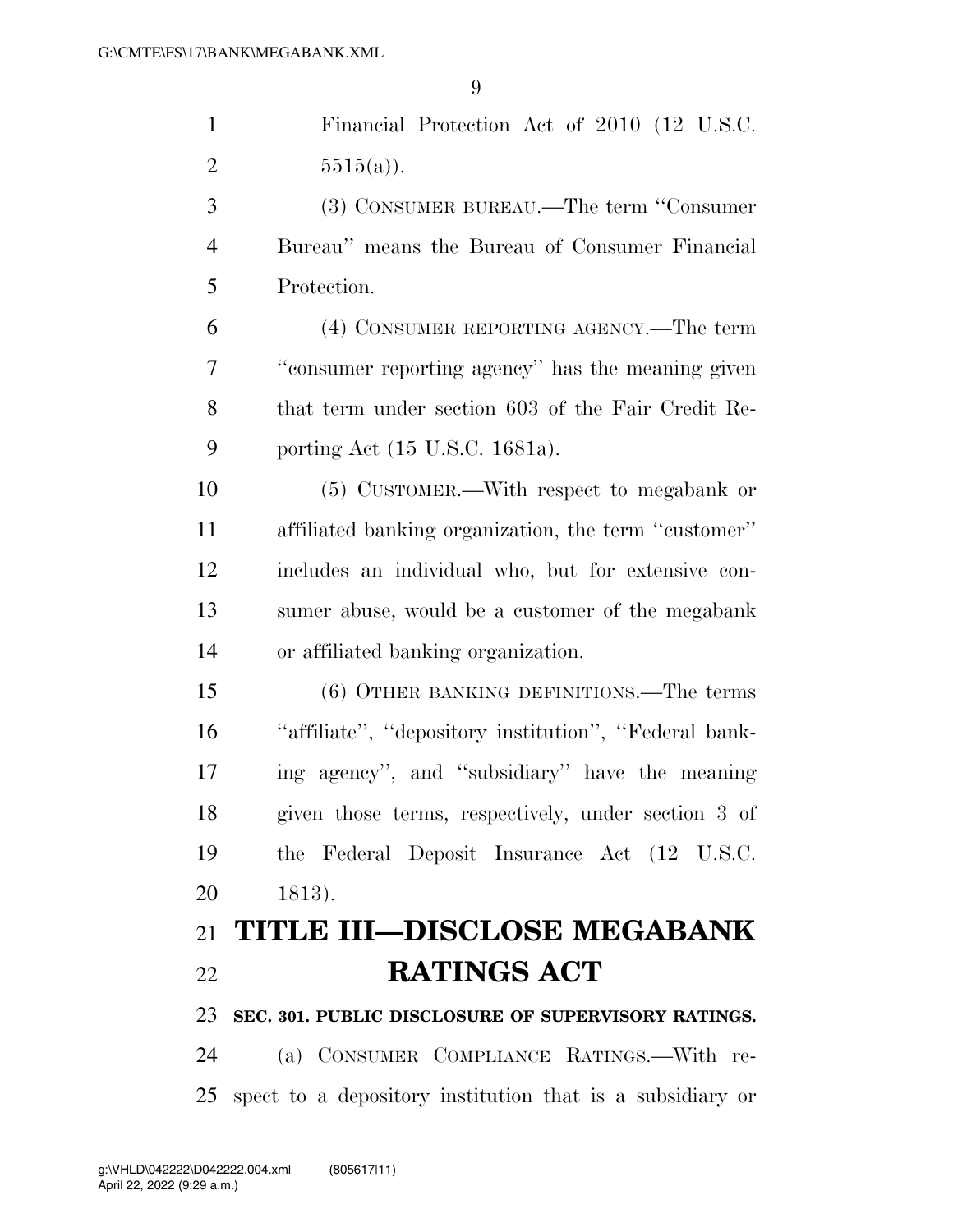affiliate of a megabank, the appropriate Federal banking agency shall, after each evaluation of the depository insti- tution under the Consumer Compliance Rating System, make the results of such evaluation available to the public (including on the website of the agency) along with a brief overview of the results that includes key findings made by the agency in carrying out such evaluation.

(b) BANK RATINGS.—

 (1) IN GENERAL.—With respect to a megabank and each depository institution that is a subsidiary or an affiliate of the megabank, the appropriate Federal banking agency shall, after the end of the 2-year period beginning on the date of an evaluation of the megabank or a depository institution under a Bank Ratings System, make the results of such eval- uation (including the composite score and component scores, if applicable) available to the public (includ- ing on the website of the agency) along with a brief overview of the results that includes key findings made by the agency in carrying out such evaluation.

 (2) EARLIER DISCLOSURE PERMITTED.—An ap- propriate Federal banking agency may disclose the results of an evaluation described under paragraph (1) before the end of the 2-year period described in such paragraph if the appropriate Federal banking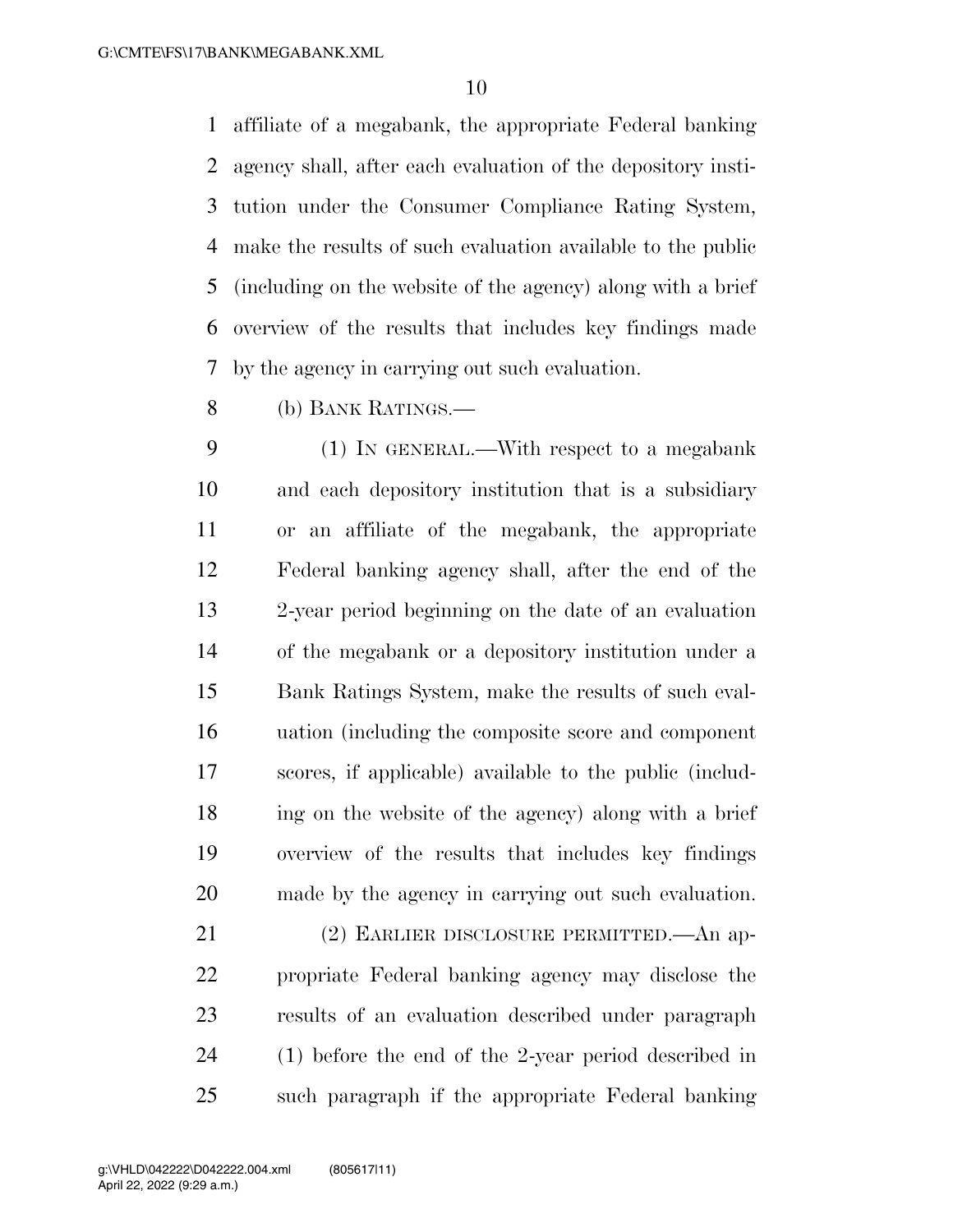agency determines that such disclosure is in the pub-2 lic interest and would not negatively affect the safety and soundness of the megabank or the depository in-stitution evaluated.

 (c) INCLUSION OF PRIOR EVALUATIONS.—The re- quirements under subsections (a) and (b) shall also apply to each evaluation of a megabank or a depository institu- tion that is a subsidiary or an affiliate of the megabank under the Consumer Compliance Rating System or a Bank Ratings System that was completed after January 1, 2000.

(d) DEFINITIONS.—For purposes of this section:

 (1) APPROPRIATE FEDERAL BANKING AGEN- CY.—The term ''appropriate Federal banking agen-cy''—

 (A) has the meaning given that term under section 3 of the Federal Deposit Insurance Act 18 (12 U.S.C. 1813); and

 (B) includes the Bureau of Consumer Fi- nancial Protection, with respect to an evalua- tion under the Consumer Compliance Rating System of an insured depository institution de- scribed under section 1025(a) of the Consumer Financial Protection Act of 2010 (12 U.S.C. 25  $5515(a)$ .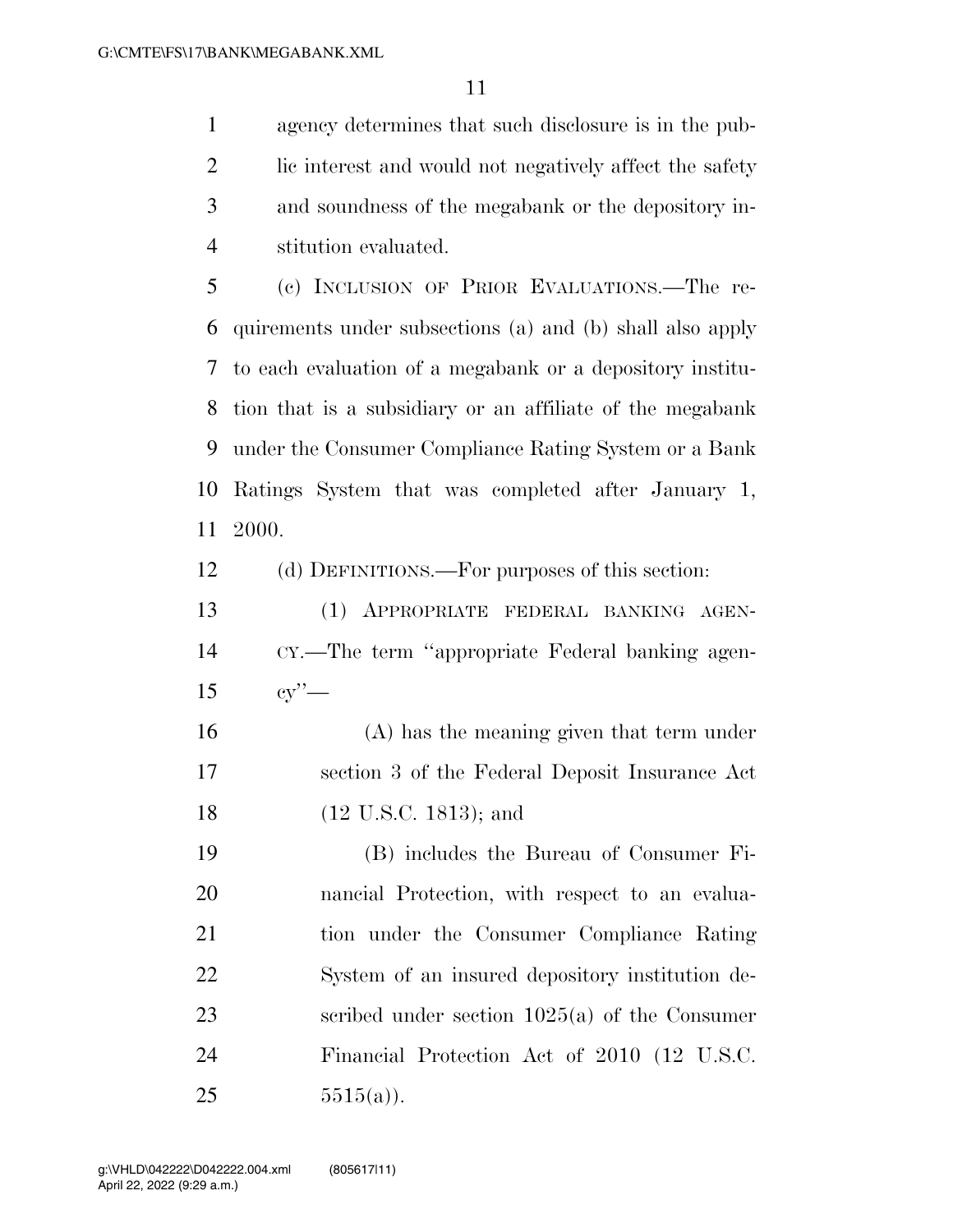| $\mathbf{1}$   | (2) BANK RATINGS SYSTEM.—The term "Bank"              |
|----------------|-------------------------------------------------------|
| $\overline{2}$ | Ratings System" means—                                |
| 3              | (A) with respect to a depository institution,         |
| $\overline{4}$ | the Uniform Financial Institutions Rating Sys-        |
| 5              | tem (or a comparable rating system); and              |
| 6              | (B) with respect to a megabank, the large             |
| 7              | financial institution (LFI) rating system (or a       |
| 8              | comparable rating system).                            |
| 9              | (3) OTHER BANKING DEFINITIONS.—The terms              |
| 10             | "affiliate", "depository institution", and "sub-      |
| 11             | sidiary" have the meaning given those terms, respec-  |
| 12             | tively, under section 3 of the Federal Deposit Insur- |
|                |                                                       |
| 13             | ance Act (12 U.S.C. 1813).                            |
| 14             | <b>TITLE IV-MEGABANK BOARD</b>                        |
| 15             | <b>STANDARDS ACT</b>                                  |
| 16             | SEC. 401. DEFINITIONS.                                |
| 17             | For purposes of this title:                           |
| 18             | (1) AFFILIATED BANKING ORGANIZATION.-                 |
| 19             | With respect to a megabank, the term "affiliated"     |
| 20             | banking organization" means any subsidiary or affil-  |
| 21             | iate of the megabank that has an appropriate Fed-     |
| 22             | eral banking agency.                                  |
| 23             | (2) OTHER BANKING DEFINITIONS.—The terms              |
| 24             | "affiliate", "appropriate Federal banking agency",    |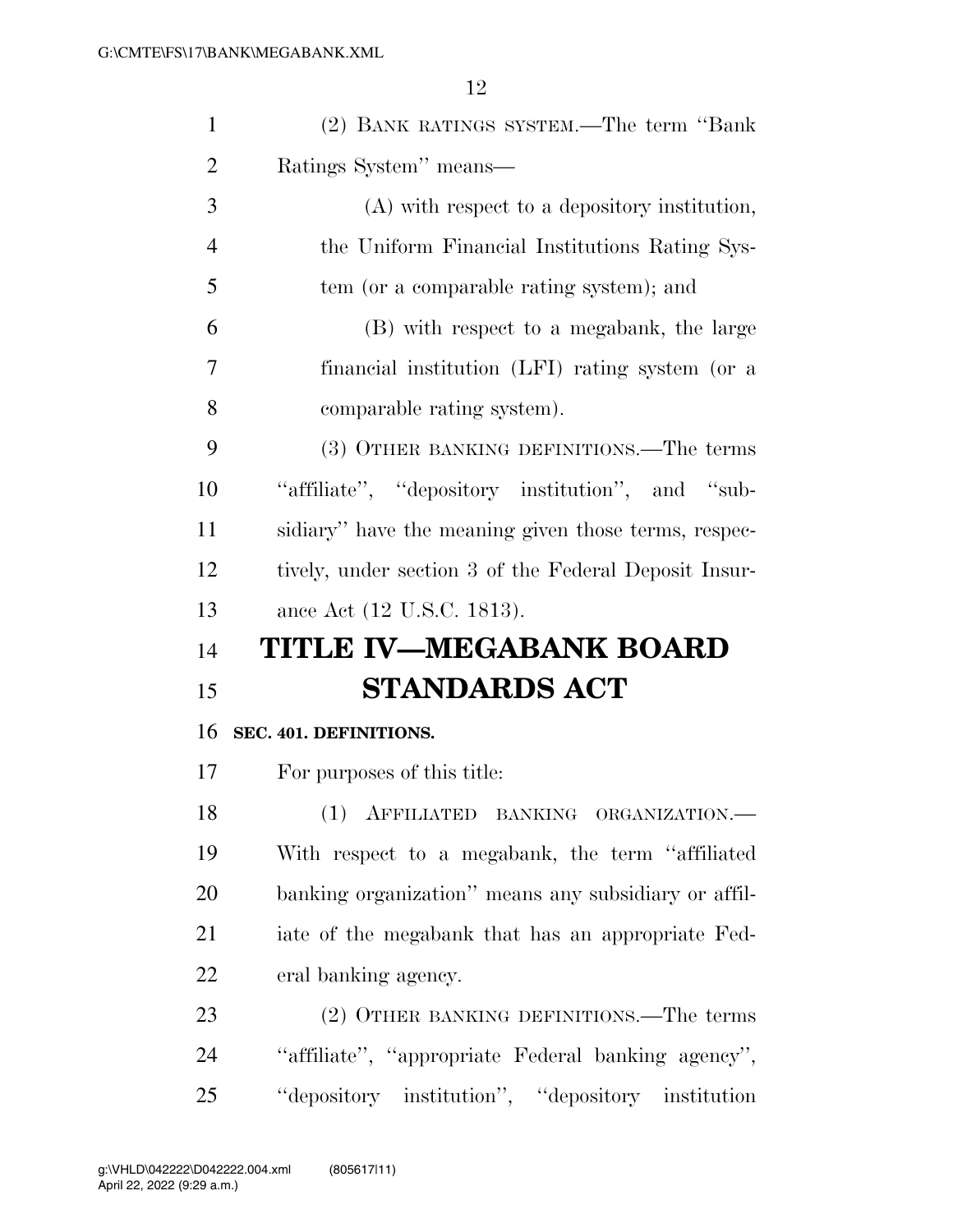| $\mathbf{1}$   | holding company", and "subsidiary" have the mean-    |
|----------------|------------------------------------------------------|
| $\overline{2}$ | ing given those terms, respectively, under section 3 |
| 3              | of the Federal Deposit Insurance Act (12 U.S.C.      |
| $\overline{4}$ | 1813).                                               |
| 5              | SEC. 402. QUALIFICATIONS FOR DIRECTORS.              |
| 6              | (a) IN GENERAL.—Each megabank and affiliated         |
| 7              | banking organization shall ensure that—              |
| 8              | $(1)$ a majority of the members of the board of      |
| 9              | directors of an affiliated banking organization of a |
| 10             | megabank do not also serve on the board of direc-    |
| 11             | tors of                                              |
| 12             | $(A)$ that megabank; or                              |
| 13             | (B) any affiliate of that megabank, if such          |
| 14             | affiliate engages in any activities listed in sec-   |
| 15             | tion $4(k)$ of the Bank Holding Company Act of       |
| 16             | 1956 (12 U.S.C. 1843(k)); and                        |
| 17             | (2) the board of directors of the megabank or        |
| 18             | organization includes members with relevant and      |
| 19             | current banking or regulatory experience.            |
| 20             | (b) PENALTIES.—A violation of subsection (a) by any  |
| 21             | megabank or affiliated banking organization shall be |
| 22             | deemed an unsafe and unsound practice by such        |
| 23             | megabank or organization.                            |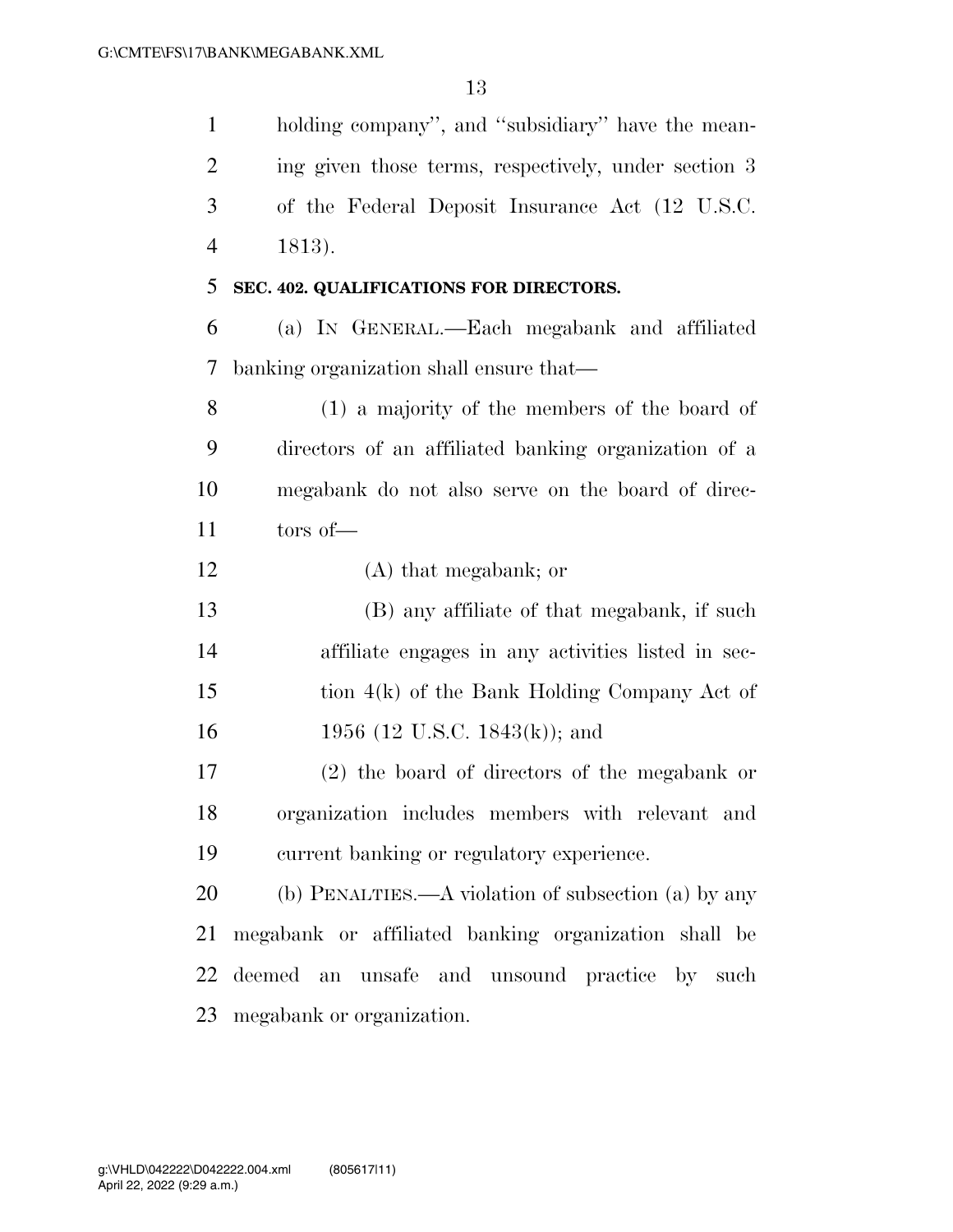| $\mathbf{1}$   | SEC. 403. LIMITATIONS ON OUTSIDE COMMITMENTS OF DI-          |
|----------------|--------------------------------------------------------------|
| $\overline{2}$ | RECTORS.                                                     |
| 3              | (a) IN GENERAL.—A member of the board of direc-              |
| 4              | tors of a megabank or an affiliated banking organization     |
| 5              | may not-                                                     |
| 6              | $(1)$ serve on the board of more than 3 public               |
| 7              | companies (including such megabank or organiza-              |
| 8              | tion); or                                                    |
| 9              | $(2)$ serve on the board of more than 2 public               |
| 10             | companies (including such megabank or organiza-              |
| 11             | tion), if the member—                                        |
| 12             | $(A)$ is an executive of a public company; or                |
| 13             | (B) serves as the lead independent mem-                      |
| 14             | ber, risk committee chair, or audit committee                |
| 15             | chair of the board of directors of the megabank              |
| 16             | or organization.                                             |
| 17             | (b) PROHIBITIONS ON POSITIONS OF EXECUTIVES.—                |
|                | 18 An executive of a megabank or an affiliated banking orga- |
| 19             | nization may not also serve as the lead independent mem-     |
| 20             | ber, risk committee chair, or audit committee chair of the   |
| 21             | board of directors of such megabank or organization.         |
| 22             | (c) PENALTIES.—Any individual who violates sub-              |
| 23             | section (a) or (b) shall—                                    |
| 24             | (1) be removed from any position as an execu-                |
| 25             | tive, employee, or member of the board of directors          |